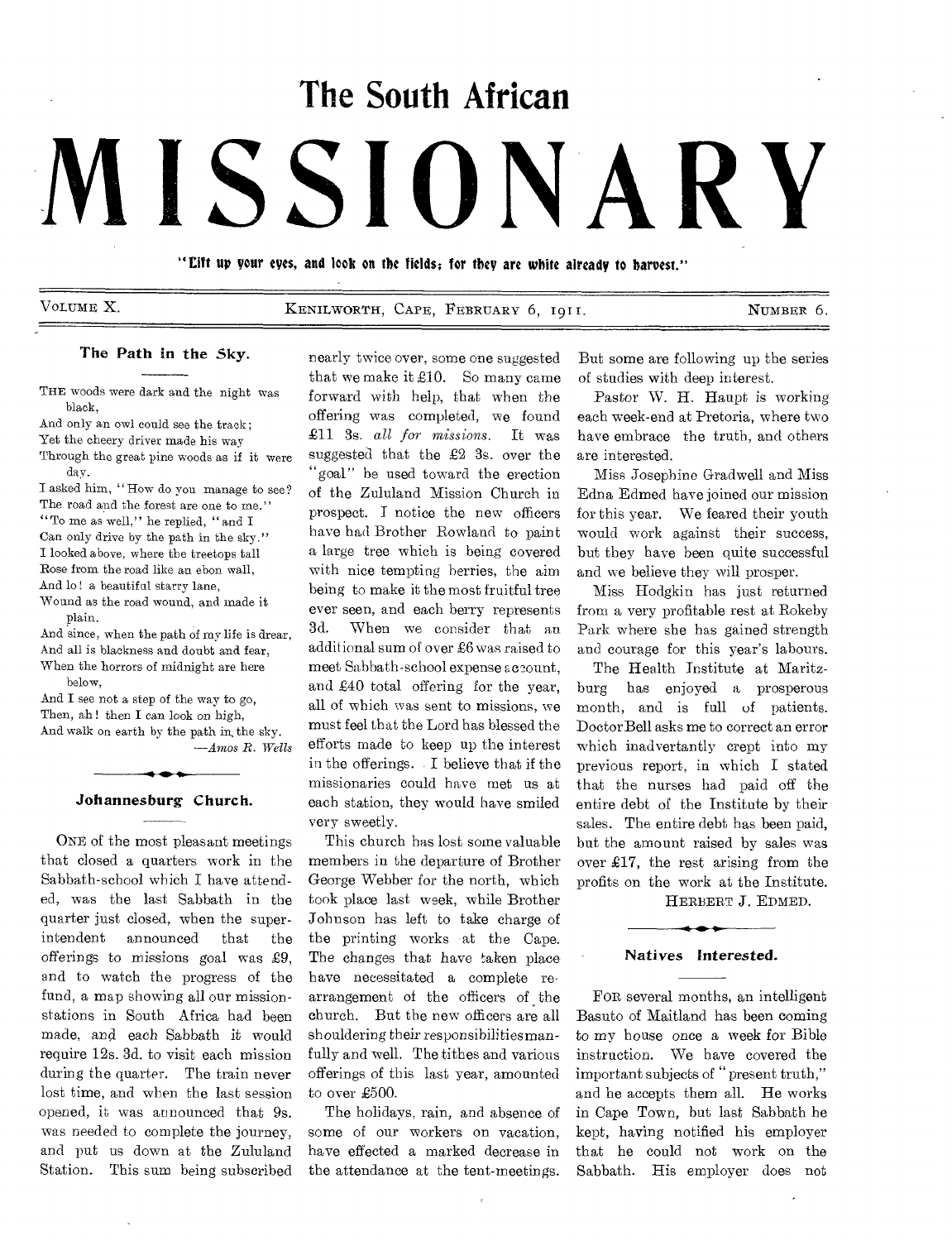want to release him, nor give him Saturday off. We wait the results with interest. His wife and motherin-law keep the Sabbath with him. He has counted the cost, and is prepared to obey the Lord, even though he loses his position. Several other natives are getting the light through this man.

This week another native came from Newlands to be instructed in the Bible, wishing especially to study the Sabbath question. We had a study Tuesday evening, and another Thursday evening ; and he is anxious to continue, so we have appointed regular readings. **I.** J. HANKINS.

#### **Natal.-Transvaal Conference.**

THE Churches in the Natal-Transvaal Conference of Seventh-day Adventists are hereby notified that the seventh annual session of this conference will convene at Bloemfontein, Orange Free State, March 16-26, 1911, for the election of officers, and the consideration of such other business as may he brought before the meetings.

The conference will be held conjointly with the assembly of the South African Union Conference, and the Cape Colony Conference.

The conference will be followed by a convention of workers. lasting fourteen days, at which delegates may, and are invited to attend, the delegation tickets holding good from the 15th March to April 9th inclusive.

Names of delegates, on election, should be forwarded to F. Macdonald, Secretary, Stranack Street, Maritzburg, immediately, together with the intended station of departure, and any accompanying members of family, the election taking place in accordance with the notice published in the . last number of the MISSIONARY.

As such names must be handed to the railway authorities long enough before the date of departure to enable them to advise their Station-masters of the concessions granted, there

should be no delay in this matter. If after applying for concession, a delegate should decide not to attend, there will not be any charge, so that if there is any possible chance of any person attending, send the full name.

Persons requiring tent accommodation should also send their applications early, as we cannot he responsible for the accomodation of those who do not notify us. The terms will be about the same as usual.

The meals will be served on what we call the European plan, viz: charging so much for each dish instead of each meal. Delegates must supply themselves with bed and bedding, and such other furniture as may he needed for their tents. Single persons can he placed with others of like sex for the purpose of reducing cost of tent, etc.

Owing to the difficulty of securing furniture, we would advise delegates to improvise folding beds, etc. that can be carried without much cost by rail.

> HERBERT J. EDMED, *Pres. N.-T. Conf.*  FRANK MACDONALD, *Sec.*

### **Native Services at Wilgehoek.**

ON January 14th, the members of the native church, at Wilgehoek, gathered in from far and near to celebrate the ordinances of the Lord's house. Some walked eighteen miles, starting very early that morning.

Brother Venter conducted the morning service which was followed by a baptismal scene in the Vals River. Six dear souls for whom Jesus died were buried with their Lord in the watery grave by their native pastor, J. R. Mtimkulu.

A good share of the afternoon was spent in administering the ordinances and the bearing of earnest and stirring testimonies.

Those who were baptised, and another native woman who separated herself from the Zionist church, were voted into the church. Before the

elders extended to them the hand of fellowship, Mtimkulu passed through their midst with a knife and cut off their copper wire bracelets, rings and earrings; at the same time explaining to them, upon the authority of Isa. 3 :16-26, that these adornments should not be found upon the "daughters of Zion."

An offering was called for to help defray the expenses incurred by the death of our late Pastor Williams. One old native put  $2/$ - upon the plate while others promised something after they had reaped their grain, etc.

The 'services closed with a beautiful song of praise and the benediction.

After enjoying God's blessed boon of rest together, the congregation of natives dispersed to the various farms on which they work.

Brethren and sisters, this is a blessed work and 'tis worth while sacrificing to have a part in it.

ADELINE V. SUTHERLAND.

#### **A Good Experience.**

THE following is an extract from a letter written by Brother I. B. Burton to Brother G. H. Clark:—

"Since I last wrote **I** have had a good time. I had called at several farms to canvass, and had taken two orders and was riding on to the next farm about four miles away, when I noticed an old tumbled down sort of place about half a mile away across a river, the road to the place being a long way back. I looked at the place two or three times and as I seemed to hear the words of the hymn, "Pass me not, 0 gentle Saviour," I jumped off the bicycle, turned around and going to the place, met a native who was living there, and told him I had a great message for him. We went inside, and I was introduced to his wife and children. Some sour milk was brought me, after which I gave my message. In a simple way I repeated the contents of *Coming King,* and when I had finished, I said I had a book containing all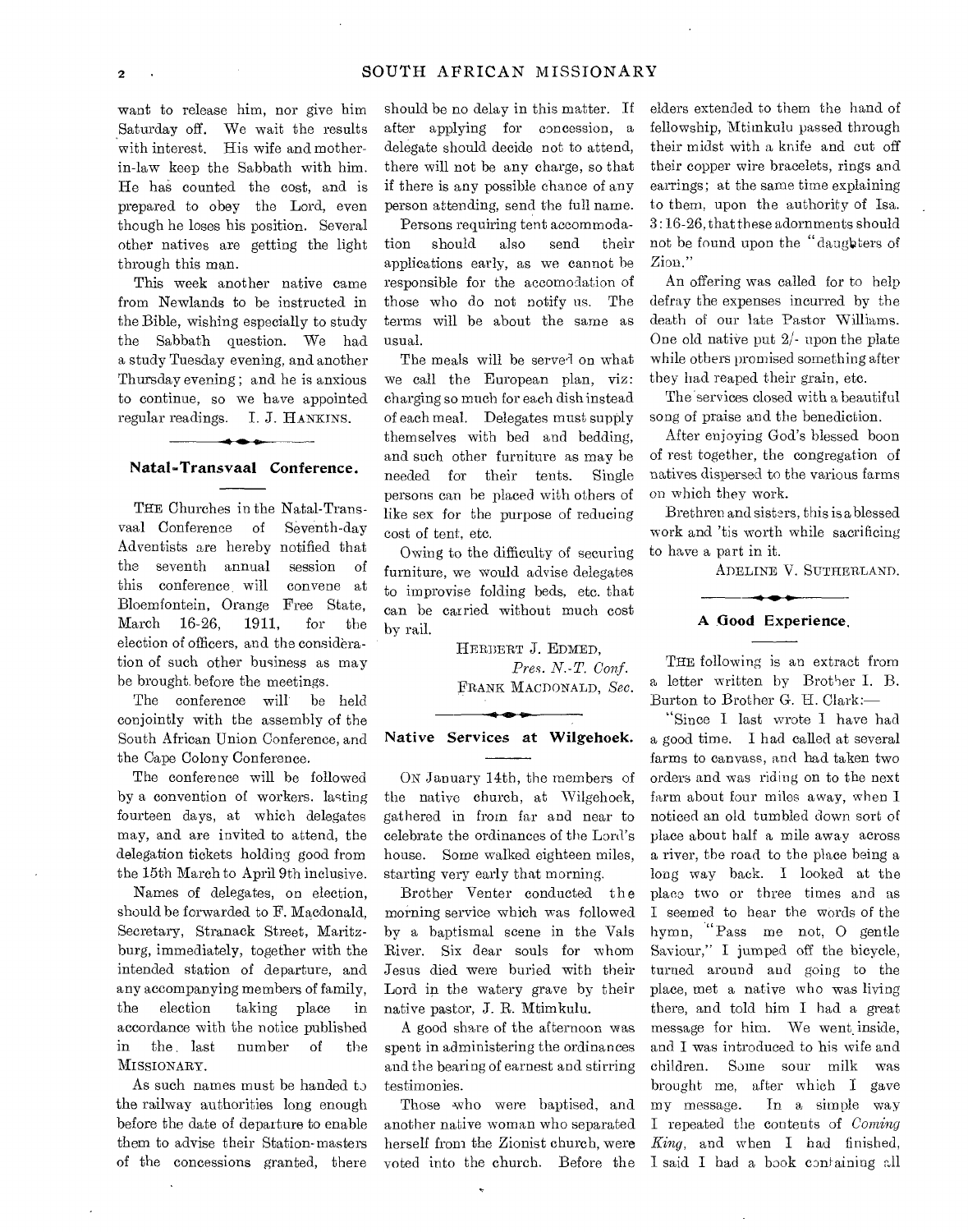that I had told them and more too. I showed the book and took two orders, and then had to listen to what the man had to say. His words were, "Teacher, you have brought a great message to us. It is a message to our people, and we thank you for it. May God help you to carry this message to all our people for it is for us all." How glad those poor souls were! I cannot write the whole experience in full. Words fail me to make it clear, but you remember the time at Knapp's Hope. It was the same on a small-scale. May the dear Lord bless the seed sown. I was over at Knapp's Hope the other day and had another good meeting. I believe that had I not closed the meeting, it would have kept on all night.

# **the Reading Course.**

#### Outline of Study.

*(February.)* 

*Text-Book:* "Testimonies on Sabbath-School Work," pages 53-61.

- 1. Lifelong Service:—
	- $(a)$  What call is given to young men and women? Contrast result of spasmodic effort with that of lifelong service.
	- (b) How may Sabbath school teachers increase their talent?
	- (c) Name five characteristics of those who "truly believe in Christ."
	- (d) For what purpose is light given to the church?
- 2. Heart Work:—
	- (a) Effect of an unconverted teacher's influence.
	- (b) Qualifications of teachers.
	- (c) Connection with God.
	- (d) Students of the Word.
	- (e) Application of the words of  $\cdot$  describe the most important. the "True Witness."
	- $(f)$  A burden for souls drives away selfishness.
	- *(a)* Condition of many professed Christians.
	- *(h)* Duty does not end when lesson is taught.

# Weekly Report of Book and Daper Sales.

#### The paper *Work*.

#### Natal=Transvaal Conference, for week ending January 20, 1911

| NAME                         | TERRITORY | PAPER         |     | NO. SOLD   VALUE OF PAPERS |
|------------------------------|-----------|---------------|-----|----------------------------|
| Mission Company, Jo'burg     |           | Miscellaneous | 433 | 7 13 9                     |
| Mrs. E. Armer. Johannesburg. |           | $, \,$        | 80  | 50                         |
| Mrs. van der Molen, Dundee,  |           | , ,           | 32  | $\Omega$                   |
| A. W. Tickton,               | Durban.   | 2.7           | 146 | 115                        |
| Totals.                      | Agents, 4 |               | 691 | £11 14                     |

#### The Book Work.

#### Natal=Transvaal Conference, for week ending January 20, 1911

| NAME                                                              | PLACE   BOOK   HRS   ORDS   VALUE   HELPS   TOTALS   DEL'D |                                        |  |  |  |                      |     |  |
|-------------------------------------------------------------------|------------------------------------------------------------|----------------------------------------|--|--|--|----------------------|-----|--|
| Mission Company, Jo'burg, S.P. 44 49 15 18 6 2 16 0 18 14 6 1 6 0 |                                                            |                                        |  |  |  |                      |     |  |
| E. Enochson, Primrose, P. P. 27 12 12 4 6                         |                                                            |                                        |  |  |  | $12 \quad 4 \quad 6$ |     |  |
| E. van der Molen, Dundee, P. P. 35 6 4 1 0 1 3 0                  |                                                            |                                        |  |  |  | 540                  | 336 |  |
| A. W. Tickton, Durban, P. P. 20 6 6 6 0 16 6                      |                                                            |                                        |  |  |  | 726                  |     |  |
|                                                                   | Totals, Agents, 4                                          | 126 73 £38 10 0 £4 15 6 £43 5 6 £4 9 6 |  |  |  |                      |     |  |

#### Cape Colony Conference, for week ending January 20, 1911.

| J. F. Terry, Beaconsfield, C.O.S. 6 |  |     |     |                              |    |                 |  | 190 |  |
|-------------------------------------|--|-----|-----|------------------------------|----|-----------------|--|-----|--|
| P. E. Frost, EastLondon, P. G. 20   |  |     | -3- | 211 0                        | 60 | 9.17 0          |  | 466 |  |
| A. J. Wessels, Ceres,<br>G.C. 3 1   |  |     |     | 150                          |    | 15 O            |  |     |  |
| Totals, Agents, 3                   |  | 29. |     | $4 \quad £3 \quad 6 \quad 0$ | 60 | £3 12 0 £5 15 6 |  |     |  |

- 3. The teacher Must Be a Learner
	- $(a)$  By precept and experience.
	- (b) A call to young men and women.
	- (c) Demands of every branch of God's work.
	- (d) Thoroughness in study and in teaching.

*Text-Book:* "The Art of Securing Attention," review pages 1-18.

Important Topics:-

1. Definition of attention.

2. Why attention is difficult to secure.

3. Claiming attention will not get it.

4. Accurate and abundant preparation of the lesson by the teacher.

5. The teaching must be adapted to the comprehension of the pupil.

6. Value and proper use of mechanical devices. Name and

7. The teacher must be watchful, prompt, and ready.

*Text-Book: "History* of the Sabbath-School Work," pages 33-39.

1. What condition made necessary a readjustment of Sabbath-school finances in 1903?

2. What important resolutions were passed that year by the General Conference?

3. What advantages were gained by the removal of the Sabbath-school office from Minneapolis to Washington?

4. Summarize the progress of the work from 1905-08.

5. By what meeting was the summer of 1907 made memorable? What was accomplished at the Mt. Vernon meeting?

6. Describe the growth of the missionary spirit and the creation of the "honor roll."

7. What Sabbath-school financial policy was settled upon in the General Conference of 1909? What other changes were made?

# *Suggestions* For Teacher's Meetings.

*First Week:* Devote three minutes to a discussion of three divisions of the month's study in the "Testimonies on Sabbath-School Work."

*Second Week :* Topics for Discussion :-

1. What effect have your teachers' meetings had upon the school?